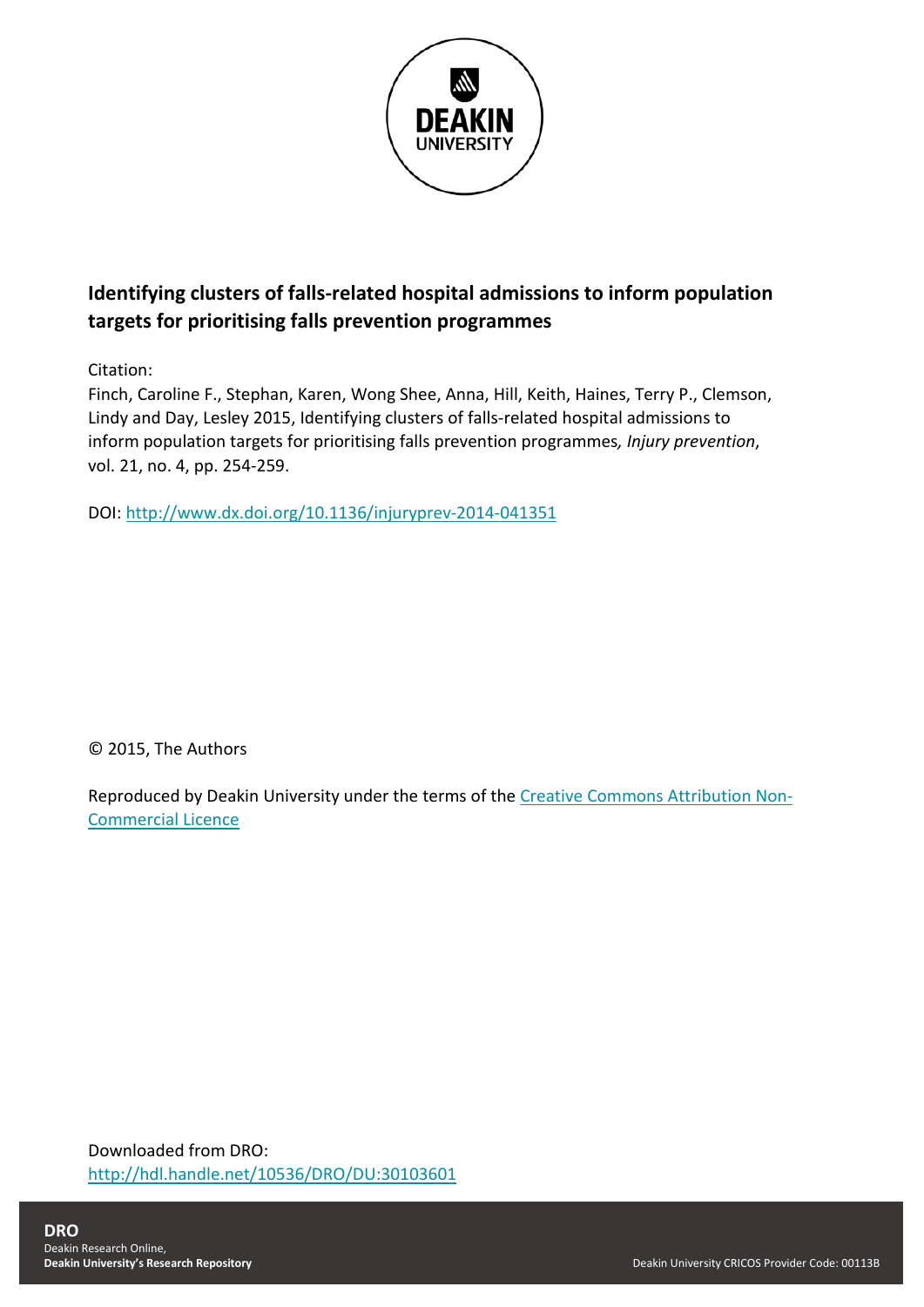

# Identifying clusters of falls-related hospital admissions to inform population targets for prioritising falls prevention programmes

Caroline F Finch,<sup>1</sup> Karen Stephan,<sup>2</sup> Anna Wong Shee,<sup>1</sup> Keith Hill,<sup>3</sup> Terry P Haines,<sup>4</sup> Lindy Clemson,  $5$  Lesley Day<sup>2</sup>

#### ABSTRACT

1 Australian Centre for Research into Injury In Sport and its Prevention (ACRISP), Federation University Australia, Ballarat, Victoria, Australia <sup>2</sup> Monash Injury Research Institute (MIRI), Monash University, Clayton, Victoria, **Australia** <sup>3</sup> Faculty of Health Sciences, School of Physiotherapy and Exercise Science, Curtin University, Perth, Western Australia, Australia 4 Allied Health Research Unit, Monash Health, Monash University, Clayton, Victoria, Australia 5 Ageing, Work & Health Research Unit, Faculty of Health Sciences, The University of Sydney, Sydney, New South Wales, Australia

#### Correspondence to

Professor Caroline Finch, Australian Centre for Research into Injury In Sport and its Prevention (ACRISP), Federation University Australia, PO Box 663, Ballarat, Victoria, Australia; c.finch@federation.edu.au

Received 25 June 2014 Revised 10 December 2014 Accepted 7 January 2015

To cite: Finch CF, Stephan K, Shee AW, et al. Inj Prev Published Online First: [please include Day Month Year] doi:10.1136/ injuryprev-2014-041351

**Background** There has been limited research investigating the relationship between injurious falls and hospital resource use. The aims of this study were to identify clusters of community-dwelling older people in the general population who are at increased risk of being admitted to hospital following a fall and how those clusters differed in their use of hospital resources. Methods Analysis of routinely collected hospital admissions data relating to 45 374 fall-related admissions in Victorian community-dwelling older adults aged ≥65 years that occurred during 2008/2009 to 2010/2011. Fall-related admission episodes were identified based on being admitted from a private residence to hospital with a principal diagnosis of injury (International Classification of Diseases (ICD)-10-AM codes S00 to T75) and having a first external cause of a fall (ICD-10-AM codes W00 to W19). A cluster analysis was performed to identify homogeneous groups using demographic details of patients and information on the presence of comorbidities. Hospital length of stay (LOS) was compared across clusters using competing risks regression.

Results Clusters based on area of residence, demographic factors (age, gender, marital status, country of birth) and the presence of comorbidities were identified. Clusters representing hospitalised fallers with comorbidities were associated with longer LOS compared with other cluster groups. Clusters delineated by demographic factors were also associated with increased LOS. Conclusions All patients with comorbidity, and older women without comorbidities, stay in hospital longer following a fall and hence consume a disproportionate share of hospital resources. These findings have important

implications for the targeting of falls prevention interventions for community-dwelling older people.

#### INTRODUCTION

Falls among older adults are an increasing problem, with up to 30% of older people living in the com-munity falling each year<sup>[1](#page-6-0)</sup> and around 1 in 10 of all falls resulting in fracture.<sup>1</sup> <sup>2</sup> Falls can have severe consequences, resulting in losses in confidence, mobility and independence contributing to decreased quality of life<sup>3</sup>  $4$  and they can also have significant financial implications. For example, the predicted fall-related healthcare burden in Australia is expected to increase to at least A\$1375 million per year over the next few decades unless effective prevention and lower treatment costs occur.<sup>[5 6](#page-6-0)</sup>

Despite substantial evidence for effective falls prevention interventions for community-dwelling older people, $1$  both numbers and rates of all falls-related hospital admissions among older people have been increasing in developed coun-tries.<sup>[7](#page-6-0)</sup> This suggests that the research evidence has not yet been incorporated into falls prevention practice and the public health benefit of falls prevention is yet to be fully realised. Previous research has shown a 'one-size-fits-all' approach to falls prevention is not the solution and that falls prevention interventions may need to be specific to particular groups to be effective.<sup>[8](#page-6-0)</sup> A key challenge that now exists for falls prevention in older people is the effective delivery and uptake of evidence-based falls prevention interventions.<sup>9</sup> <sup>10</sup>

There has been considerable research on identifying people who have an increased risk of falls and fall-related injury. In contrast, there has been limited research investigating the relationship between injurious falls and health outcomes. For example, some groups of people at high falls risk may have longer hospital stays following a fall event, and hence use more hospital resources and incur greater healthcare costs. Understanding the factors that impact on the healthcare outcomes associated with injurious falls, such as comorbidity, could be used to optimise the targeting and delivery of falls prevention interventions, assuming that falls prevention interventions are equally beneficial across these subpopulations.<sup>8</sup> <sup>11</sup>

The aims of this study were to identify clusters of community-dwelling older people in the general population who are at increased risk of being admitted to hospital following a fall and identify how those clusters differed in their use of hospital resources, based on hospital length of stay (LOS). Identification of these clusters can inform the targeting of future well-defined population-level interventions and programmes for falls prevention to reduce the impact of fall-related injuries on hospital resources. The contribution of the presence of comorbidities in individuals within these clusters was of particular interest. This study is part of a larger partnership project aimed at generating and integrating evidence to facilitate better targeting of available falls prevention investment.<sup>[12](#page-6-0)</sup> Other evidence generated from that partnership project will be used to facilitate improved targeting of evidence-based falls interventions to groups of older people who are most frequently hospitalised for fall-related conditions.

Finch CF, et al. Inj Prev 2015;0:1–6. doi:10.1136/injuryprev-2014-041351 1

**BM [Cop](http://injuryprevention.bmj.com)yright Article author (or their employer) 2015. Produced by BMJ Publishing Group Ltd under licence.**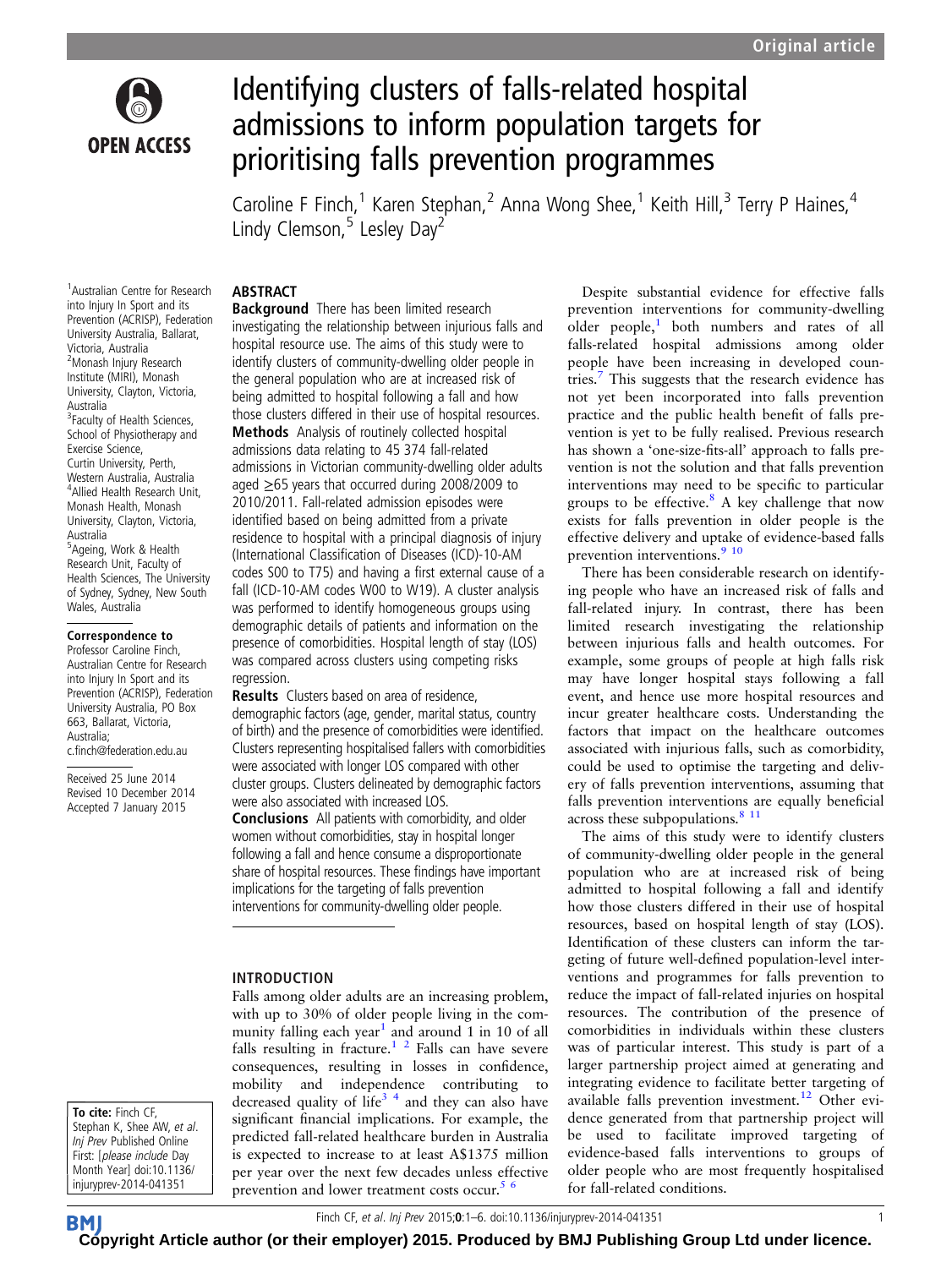#### <span id="page-2-0"></span>Original article

#### METHODS

#### Data source and case selection criteria

The Victorian Admitted Episodes Data Set (VAED) was used for this research. The VAED comprises data on episodes of patient admission to acute hospitals, both public and private, in the state of Victoria, Australia. Victoria is the second most populous state in Australia with a population of  $5.713$  $5.713$  million.<sup>13</sup> A large proportion of the Victorian population (73%) live in the metro-politan capital city, Melbourne.<sup>[13](#page-6-0)</sup> Episodes of admissions for falls in Victorian community-dwelling adults, aged 65+ years, that occurred during the three financial years 2008/2009 through 2010/2011 were identified on the basis of being admitted from a private residence to hospital with a principal diagnosis of injury (International Classification of Diseases (ICD)-10-AM codes S00 to T75) and having a first external cause of a fall (ICD-10-AM codes W00 to W19). Episodes were excluded if the fall occurred in an aged care facility, if the patient was indigenous or if they resided outside of Victoria. The effect of comorbidity begins at a younger age in indigenous people, so they were excluded in this analysis of  $\geq 65$  year olds. Fewer than 0.3% of people aged  $65+$  years are indigenous.<sup>13</sup> Duplicate records and readmissions from a previous falls-related incident were reduced by excluding admissions to a rehabilitation hospital, transfers from other hospitals, readmissions to the same hospital within 30 days and admissions that were coded as statistical separations.

Demographic and clinical information were extracted from the VAED for each episode of care. LOS was measured from the time of admission to separation, for the first admission for a fallrelated injury. The prevalence of comorbidity was based on the presence of at least one recorded comorbidity at the time of the

| Table 1 Patient characteristics corresponding to episodes of |
|--------------------------------------------------------------|
| admissions for falls in community-dwelling older adults      |

|                                                      | <b>Melbourne</b><br>metropolitan area<br>N(% ) | Regional/rural<br><b>Victoria</b><br>N(% ) | <b>Total</b><br>N(% ) |
|------------------------------------------------------|------------------------------------------------|--------------------------------------------|-----------------------|
| Sex                                                  |                                                |                                            |                       |
| Male                                                 | 10 297 (31.2)                                  | 3866 (31.4)                                | 14 163 (31.2)         |
| Female                                               | 22 757 (68.8)                                  | 8454 (68.6)                                | 31 211 (68.8)         |
| Age group (years)                                    |                                                |                                            |                       |
| $65 - 74$                                            | 7947 (24.0)                                    | 2958 (24.0)                                | 10 905 (24.0)         |
| $75 - 84$                                            | 13 472 (40.8)                                  | 5217 (42.3)                                | 18 689 (41.2)         |
| $85+$                                                | 11 635 (35.2)                                  | 4145 (33.6)                                | 15 780 (34.8)         |
| <b>Marital status</b>                                |                                                |                                            |                       |
| Never married,<br>widowed,<br>divorced,<br>separated | 17 393 (52.6)                                  | 6605 (53.6)                                | 23 998 (52.9)         |
| Currently married,<br>de facto                       | 14 886 (45.0)                                  | 5437 (44.1)                                | 20 323 (44.8)         |
| Missing                                              | 775(2.3)                                       | 278(2.3)                                   | 1053(2.3)             |
| Country of birth                                     |                                                |                                            |                       |
| Australia<br>(including external<br>territories)     | 19 124 (57.9)                                  | 9998 (81.2)                                | 29 122 (64.2)         |
| All other countries                                  | 13 240 (40.1)                                  | 2226 (18.1)                                | 15 466 (34.1)         |
| <b>Missing</b>                                       | 690(2.1)                                       | 96 (0.8)                                   | 786 (1.7)             |
| Comorbidities                                        |                                                |                                            |                       |
| <b>None</b>                                          | 24 457 (74.0)                                  | 9096 (73.8)                                | 33 553 (73.9)         |
| One or more                                          | 8597 (26.0)                                    | 3224 (26.2)                                | 11 821 (26.1)         |
| Total                                                | 33 054 (72.8)                                  | 12 320 (27.2)                              | 45 374 (100.0)        |

patient's first fall-related injury admission. Comorbidities were defined as medical conditions present at the time of admission and identified as a primary or pre-existing condition, or as an associated condition not treated during the stay in hospital. Medical conditions defined as comorbidities in this study were those included in the Charlson comorbidity index  $(CCI)$ .<sup>[14](#page-6-0)</sup> In addition, we included conditions identified as falls risk factors in the literature for which ICD-10 AM coding was available.

#### Statistical analysis

A cluster analysis was performed to identify homogeneous groups using demographic details of patients as well as information on comorbidities. A two-step cluster analysis procedure with a log-likelihood distance measure<sup>15</sup> <sup>16</sup> within IBM SPSS Statistics (V.20) was used because it is appropriate for large data sets with categorical data. The number of clusters was determined auto-matically using the Bayesian information criterion.<sup>[16](#page-6-0)</sup> The average silhouette measure of cohesion and separation (which ranges from −1 to+1) was used to indicate overall goodness of fit. Positive values indicate that the average distance between cases in a cluster is smaller than the average distance to cases in other clusters, and are thus desirable.[17](#page-6-0) There is little guidance in the published literature regarding interpretation of the magnitude of the average silhouette. That which is available is generally based on the experience of researchers in their own particular field. A generally accepted criterion is that if the silhouette measure is <0.2, then the quality of the average silhouette measure across the whole sample is considered poor, between 0.2 and 0.5 indicates a fair solution and  $> 0.5$  is a good solution.<sup>[18](#page-6-0)</sup>

Initial attempts to identify clusters in the data, using comorbidity information and demographic factors, led to solutions with many clusters that were difficult to interpret. Subsequently, the data were stratified by region of residence (metropolitan vs regional/rural) and separate two-step cluster analyses performed for Melbourne metropolitan residents and Victorian regional/rural residents. Area of residence was based on the Victorian Department of Health regions based on the local government area region of residence.<sup>[19](#page-6-0)</sup> This resulted in more meaningful clusters. The results of the cluster analyses are represented by a decision tree to show how admissions could be classified into a particular cluster.

The LOS (number of days for the first episode of care) for each episode was calculated and then compared across clusters using competing risks regression (Stata, V.11.2).<sup>[20](#page-6-0)</sup> Discharge to private residence was defined as the outcome of interest, while competing risks were defined as death, left against medical advice and separation to an aged care residential facility. Other separation types (eg, transition care, restorative care, statistical separations) were considered censored observations. The association between cluster membership and LOS was estimated using the subhazard ratio (SHR) with the cluster with the longest median LOS used for the reference category. The SHR is interpreted similarly to an HR, in that an SHR >1 indicates an increased hazard of discharge to private residence, which corresponds to a shorter LOS.

#### **RESULTS**

There were 45 374 episodes of admissions for falls in community-dwelling older adults that met the selection criteria. Table 1 presents the characteristics of these patients. The majority of admissions were for patients residing in metropolitan Melbourne (72.8%). The distribution of episodes across metropolitan Melbourne and regional/rural Victoria did not change over the study period  $(\chi^2(2)=3.66, p=0.16)$ . More than two-thirds of the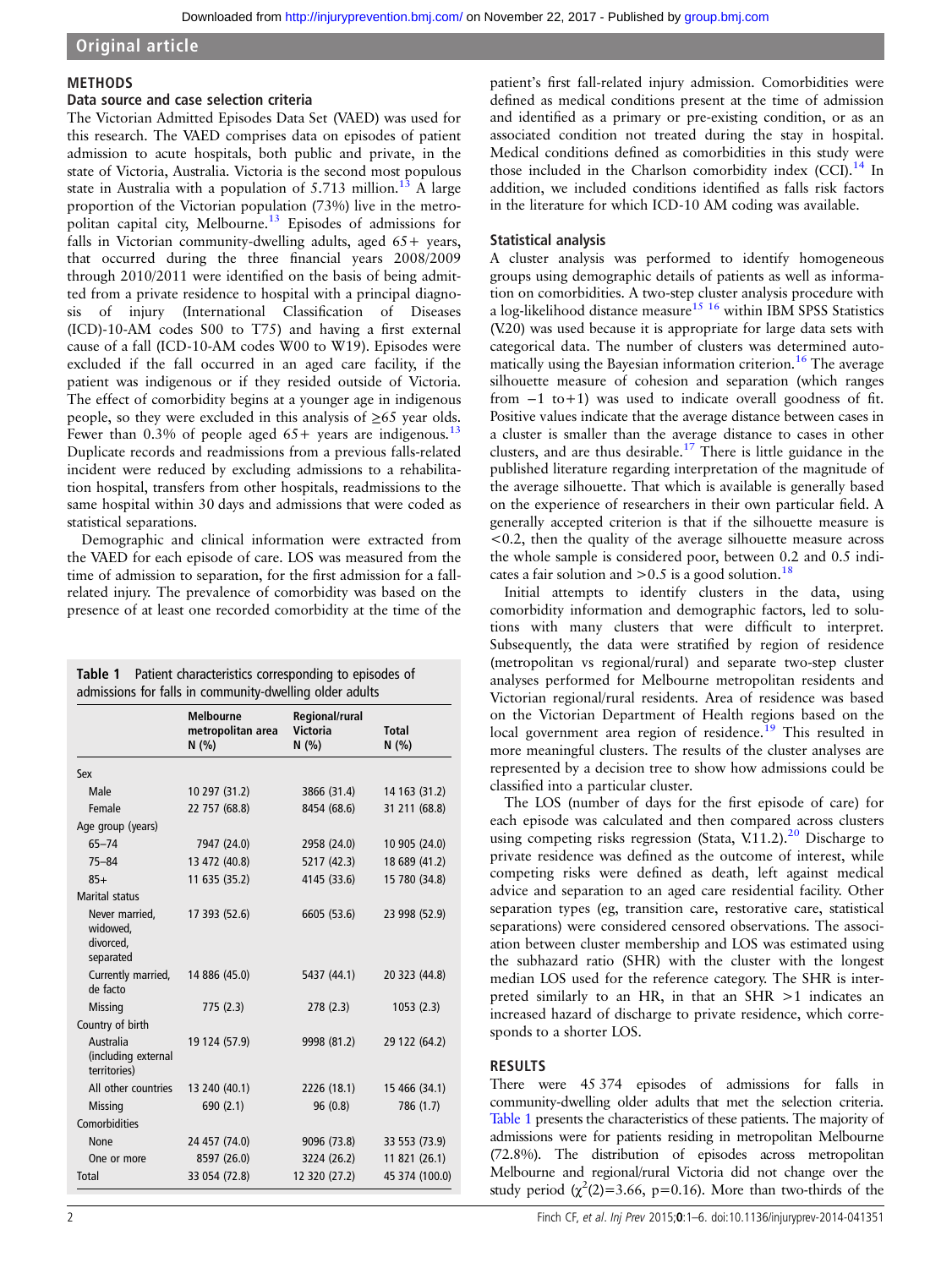admissions were for women, and more than three-quarters were in people aged 75+ years. Just under half of the admissions were for patients who were married or in a de facto relationship. Almost three-quarters had no comorbidities reported. The most commonly reported comorbidities in all cases included in this study were hypertensive disease (9.7%), diabetes (6.9%), dementia (4.7%), renal disease (4.1%) and cardiac dysrhythmias (3.7%). These characteristics were similar in people residing in the metropolitan Melbourne area and those residing in regional/rural Victoria. In contrast, a higher proportion of admissions of Melbourne metropolitan residents were of patients born in a country other than Australia (40.1%) compared with those residents in regional/rural Victoria (18.1%). For these reasons, the remaining results are presented separately for metropolitan and regional/rural residents.

#### Metropolitan clusters

Admissions in the Melbourne metropolitan region clustered into five distinct groups (average silhouette=0.3). Sex, age group, marital status and comorbidities contributed strongly to membership, whereas country of birth was of less importance. Figure 1 demonstrates how Melbourne metropolitan resident admissions were classified into the five clusters using a decision tree. Group 1, representing 26.0% of admissions, comprised patients with comorbidities. Group 2 (21.8% of admissions) were men without comorbidities. Groups 3 and 4 (16.3% and 18.0% of admissions, respectively) were made up of women (married/de facto and single, respectively), aged between 65 and 84 years, without comorbidities. Group 5 represented 17.9% of admissions and comprised women aged 85+ years without comorbidities.

#### important for determining cluster membership. Figure 2 is a decision tree demonstrating how regional/rural Victorian residents can be classified into these seven clusters. Group 1 (18.3% of admissions) comprised patients born outside of Australia. Groups 2 and 3 (9.1% and 12.1% of admissions, respectively) were Australian-born patients with comorbidities; group 2 were those currently married or in a de facto relationship, while group 3 were not currently in a relationship. Group 4 represented 17.4% of admissions and comprised Australian-born men without comorbidities. Groups 5, 6 and 7 (15.0%, 12.1% and 16.1% of admissions, respectively) were Australian-born women without comorbidities that differed according to marital status and age: group 5 members were single and aged 65–84 years, group 6 members were single and aged  $85+$  years, while group 7 members were currently married or in a de facto relationship, irrespective of age.

#### Length of stay

The association between group membership and LOS was estimated using competing risks survival analysis. For admissions of patients residing in the Melbourne metropolitan area, all clusters were significantly different from each other  $(p<0.001)$  in terms of LOS [\(table 2\)](#page-5-0). Patients with comorbidities had the longest LOS, followed by (in order of descending LOS) women aged 85+ years without comorbidities, single 65-to-84-year-old women without comorbidities, men without comorbidities and married 65-to-84-year-old women without comorbidities.

Comparisons of LOS across the different clusters of admissions of patients residing in regional/rural areas showed that all

#### Regional/rural population clusters

The analysis for admissions in regional/rural Victoria resulted in seven clusters (average silhouette=0.5), with all factors in [table 1](#page-2-0)



Figure 1 Classification of Melbourne metropolitan resident admissions into clusters. Group 1: all with comorbidities; group 2: men with no comorbidities; group 3: married 65-to-84-year-old women, no comorbidities; group 4: single 65-to-84-year-old women, no comorbidities; group 5: 85+-year-old women, no comorbidities.



Figure 2 Classification of regional/rural Victorian resident admissions into clusters. Group 1: all overseas born; group 2: married Australian born, with comorbidities; group 3: single Australian born, with comorbidities; group 4: men, Australian born, no comorbidities; group 5: single 65-to-84-year-old women, Australian born, no comorbidities; group 6: single 85+-year-old women, Australian born, no comorbidities; group 7: married women, Australian born, no comorbidities.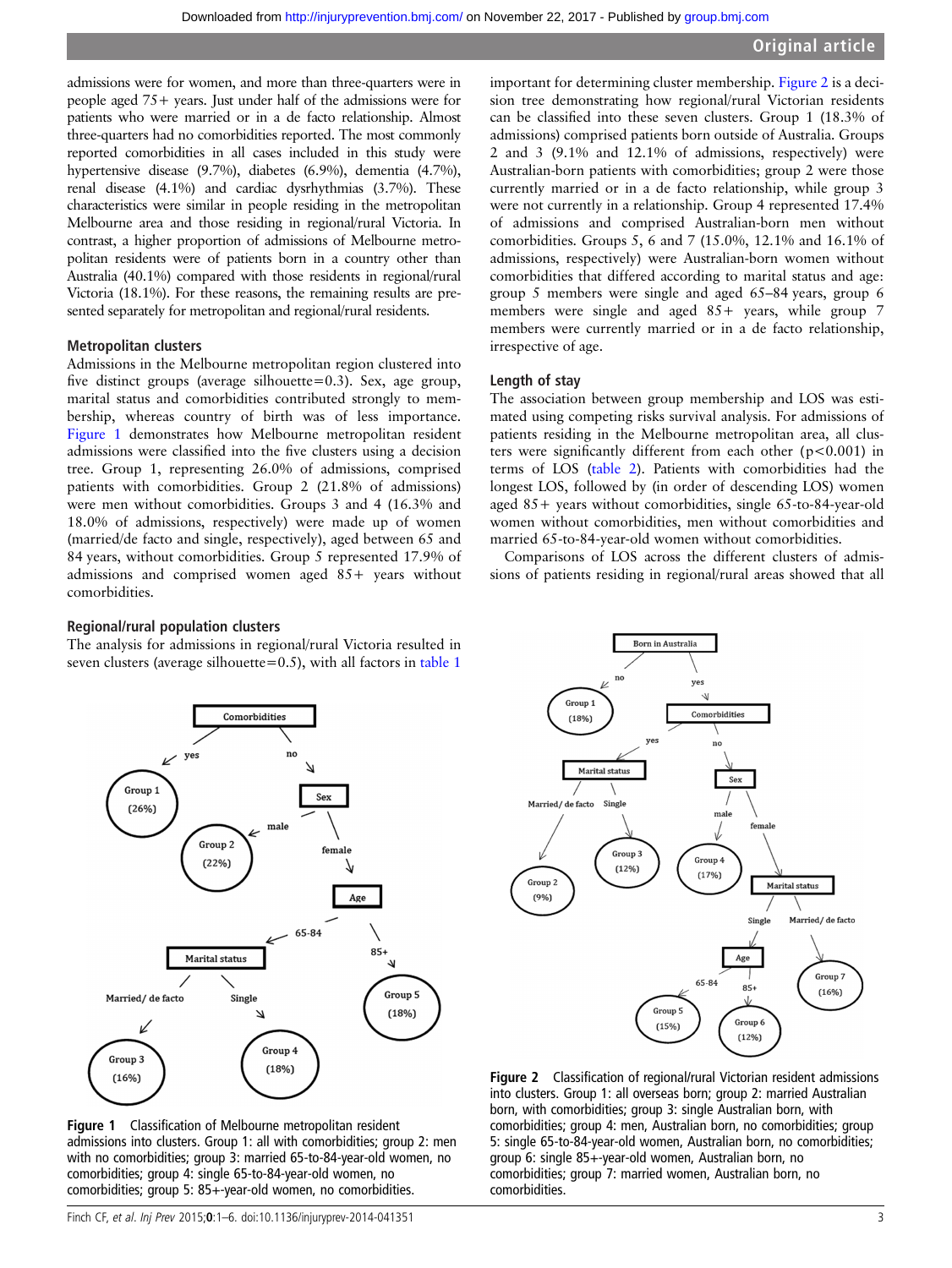### Original article

groups were significantly different from each other  $(p<0.05)$ for all but one comparison. The comparison between Australian-born men without comorbidities (group 4) and single 65-to-84-year-old Australian-born women without comorbidities (group 5) did not differ significantly ( $p=0.08$ ).

#### **DISCUSSION**

Several studies have highlighted the significant and increasing burden of hospitalised falls in older people.<sup>[5 7](#page-6-0)</sup> While previous epidemiological studies have demonstrated the need for policy and practice responses to falls prevention and identified individual falls risk factors, specific groups (other than age and gender) of older community-dwelling people who should be the target for falls interventions have not been identified. This study applied cluster analysis to identify groups of hospitalised fallers, based on demographic characteristics and the presence of comorbidities, who consume a disproportionate share of hospital resources and hence could be the focus of targeting of intervention programmes.

The cluster analysis identified different population subgroups of older people hospitalised for falls residing in the Melbourne metropolitan area compared with those for people residing in regional/rural Victoria. Most notably, country of birth was more important for predicting cluster membership for regional/rural admissions (18% of regional/rural admissions were for patients born overseas) than metropolitan admissions (40% of metropolitan admissions were for those born overseas). Reasons for these regional differences are unknown, but could include differential access to healthcare or provision of community services, different fall-injury risks in the two regions such as could be associated with the built environment or different population distribution of the factors in the model between metropolitan and regional areas.

Over a quarter of falls-related admissions were for people with comorbidities. Comorbidities have previously been shown to contribute independently to the risk of falling, sustaining a fall-related injury<sup>[21](#page-6-0)</sup> and to be prevalent in patients hospitalised for a fall or fall-related fracture (up to  $37\%$ ).<sup>22 23</sup> The relatively high prevalence of comorbidities in patients hospitalised following a fall highlights the potential impact of these conditions on fall outcomes and opportunity to target falls prevention. Fallers with multiple comorbid chronic diseases are likely to have complex medical needs that are poorly understood.<sup>[24](#page-6-0)</sup> Focusing on people with specific comorbidity profiles may be an effective approach; however, further research is needed to determine whether proven falls prevention strategies need to be different for people with different numbers or types of comorbidity.

The first episode of hospital care LOS for people with comorbidities was significantly longer than that among clusters with no comorbidity. This finding is consistent with a recent study of community-dwelling older people aged ≥65 years, hospitalised for a fall-related injury, in which the presence of comorbidities was significantly associated with increased LOS.<sup>24</sup> Several studies of older people in the community have shown that comorbidities are strong determinants of mortality, $25-27$  but there has been limited research investigating the relationship between comorbid conditions and falls injury risk or outcomes. Our study suggests that one key target group for falls prevention should be older people with comorbidities, assuming that intervention strategies are just as effective for them as for other groups. It is also possible that targeting evidence-based falls interventions specifically to older people with comorbidities could reduce the impact this group has on fall-related hospital resources. Further work investigating the cost-effectiveness of

falls prevention interventions and the need for complex interventions or integration of falls prevention into existing pro-grammes for chronic disease<sup>[28](#page-6-0)</sup> for this subgroup would be beneficial.

In this study, clusters were also defined by individual demographic characteristics, such as place of birth or age. Women aged 85+ years without comorbidities had longer LOS following a fall-related hospital admission compared with other subgroups without comorbidities (men and younger women) in metropolitan areas. In rural/regional areas, single women aged 85+ years without comorbidities were also shown to have longer LOS following a fall-related hospital admission compared with other subgroups without comorbidities (men, younger single women and married women). This subgroup may have a greater risk of more severe injury or may be more likely to be living alone and therefore may need to stay in hospital longer before they can return home. Further analysis is needed to differentiate between the combined effects of gender, age, marital status and comorbidity on LOS. The ageing of the population<sup>[13](#page-6-0)</sup> and greater numbers of older women may have a significant impact on fall-related healthcare use and associated costs.

There are several limitations to this study. First, the presence of comorbidity was only classified as either present or absent. It is possible that the number, type and seriousness of the comorbidities may be more influential on cluster membership and LOS than whether or not comorbidity is present. However, cluster analyses become complex and difficult to interpret if too many factors are included. A study examining the prevalence and ramifications of specific combinations of chronic conditions suggested that specific comorbidity combinations can have large impacts on health or costs of care. $^{24}$  Previous studies using the CCI, which takes into account the number and health burden of comorbid diseases, have shown a significant association between increasing CCI and in-hospital mortality.[14 29](#page-6-0) Interactions between existing comorbidities could compound health status and further impact on LOS, and distinct cluster patterns of comorbidity, such as stroke or cancer, have been previously identified in patients with fall-related injury.<sup>[22](#page-6-0)</sup> The current study provides additional evidence that the presence of comorbidities is important in terms of falls-related hospital admission frequency and LOS and warrant further investigation. Further work is needed to identify whether specific types or combinations of comorbidities account for disproportionate hospital resources with respect to fall-related injury. Understanding distinct cluster patterns of comorbidities would enable the effective targeting of falls prevention interventions.

Second, the prevalence of comorbid conditions could be underestimated in the VAED data. As the accuracy of the VAED capture of comorbidity has not been previously evaluated, it is not possible to estimate how this might affect the identified clusters and population profiles. However, recent research has used this same database to explore links between comorbidities and LOS.<sup>[30](#page-6-0)</sup> In addition, Australian coding standards for hospitalisation data require that only health conditions related to the current admission are recorded. While the low prevalence of comorbidity in this study was similar to a recent Victorian study, $30$  higher rates of comorbidities in older community-dwelling people (up to 50%) have been reported in the USA and Europe.<sup>113</sup>

Third, while the VAED is subject to regular audits that indicate good-to-excellent diagnosis and procedure coding quality,  $32$ it lacks a system-wide unique patient identifier. This means that we could only analyse unlinked episodes of care. To minimise the likelihood of including repeat admissions in our data set, we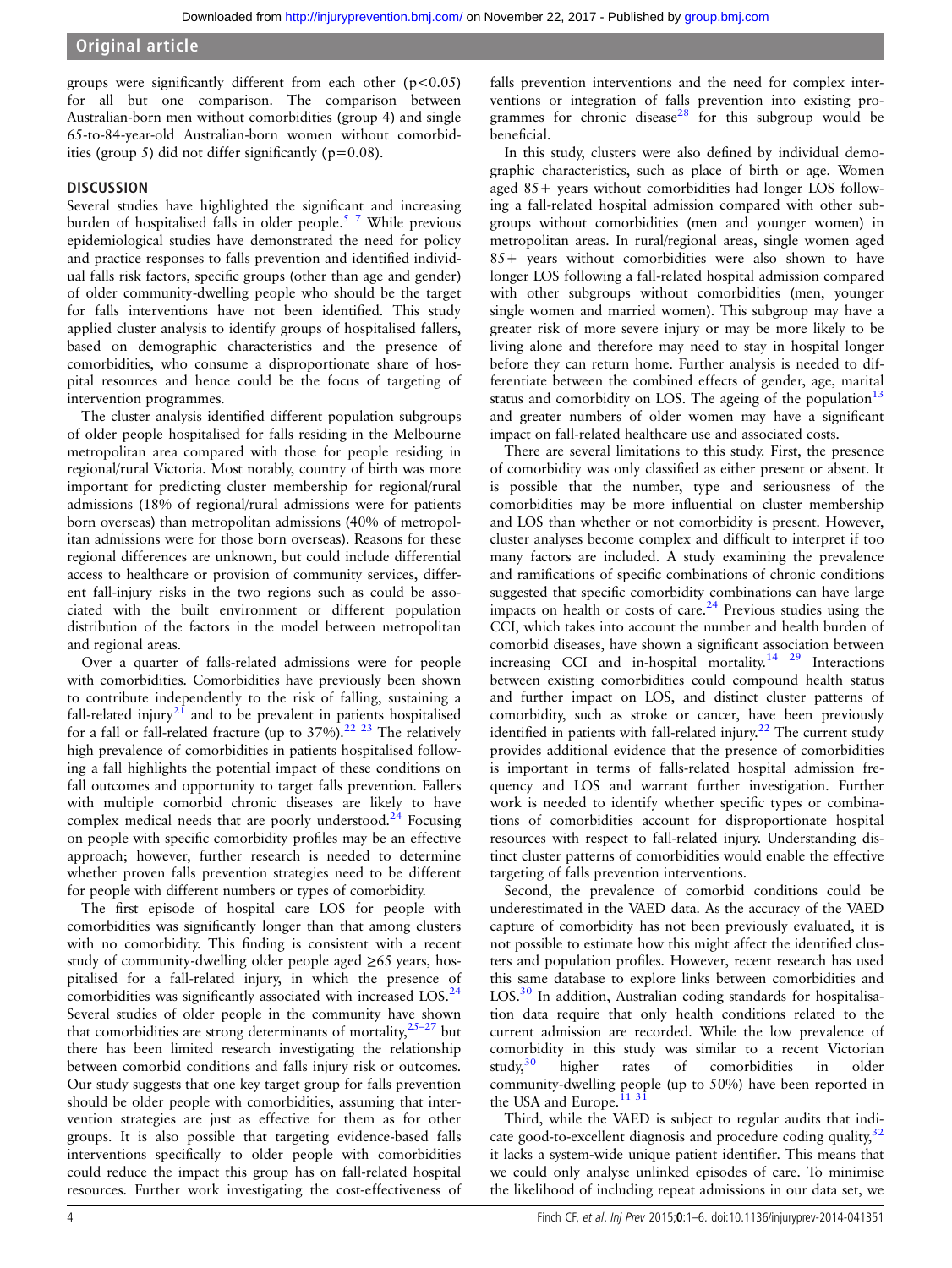#### <span id="page-5-0"></span>Table 2 Length of stay comparison across area and cluster membership

| Group          | <b>Description</b>                                                | Median time to discharge to<br>private residence (days) | Incidence rate<br>(discharges to private)<br>residence per day) | <b>Subhazard</b><br>ratio (95% CI) | p Value |
|----------------|-------------------------------------------------------------------|---------------------------------------------------------|-----------------------------------------------------------------|------------------------------------|---------|
|                | Melbourne metropolitan area                                       |                                                         |                                                                 |                                    |         |
|                | All with comorbidities                                            | $25(9-80)$                                              | 0.030                                                           | Reference                          |         |
|                | Men with no comorbidities                                         | $3(1-14)$                                               | 0.146                                                           | $3.15$ (3.02 to 3.30)              | 0.000   |
| 3              | Married 65-to-84-year-old women, no comorbidities                 | $3(1-11)$                                               | 0.166                                                           | $3.51$ (3.35 to 3.67)              | 0.000   |
| 4              | Single 65-to-84-year-old women, no comorbidities                  | $4(1-18)$                                               | 0.128                                                           | 2.84 (2.71 to 2.98)                | 0.000   |
| 5.             | 85+-year-old women, no comorbidities                              | $12(2-36)$                                              | 0.073                                                           | 1.81 (1.72 to 1.91)                | 0.000   |
|                | Regional/rural areas                                              |                                                         |                                                                 |                                    |         |
|                | All overseas born                                                 | $7(1-30)$                                               | 0.085                                                           | 2.17 (1.97 to 2.38)                | 0.000   |
| $\overline{2}$ | Married, Australian born with comorbidities                       | $17(7-59)$                                              | 0.039                                                           | 1.16 $(1.03 \text{ to } 1.30)$     | 0.011   |
| 3              | Single, Australian born with comorbidities                        | $21(8-53)$                                              | 0.034                                                           | Reference                          |         |
| 4              | Men, Australian born, no comorbidities                            | $4(1-13)$                                               | 0.124                                                           | $2.83$ (2.58 to 3.11)              | 0.000   |
| 5.             | Single 65-to-84-year-old women, Australian born, no comorbidities | $5(1-16)$                                               | 0.113                                                           | $2.65$ (2.41 to 2.92)              | 0.000   |
| 6              | Single 85+-year-old women, Australian born, no comorbidities      | $11(3-29)$                                              | 0.067                                                           | 1.63 $(1.46 \text{ to } 1.81)$     | 0.000   |
|                | Married women, Australian born, no comorbidities                  | $4(1-13)$                                               | 0.135                                                           | 3.06 (2.78 to 3.36)                | 0.000   |

applied case selection restriction criteria that have previously been shown to be optimal for identifying incident falls cases.<sup>3</sup> Internally linked (person-identifying) hospital discharge data on hip fractures provide a more accurate estimate of hip fracture incidence and the prevalence of some comorbid conditions than episode-based data.[22](#page-6-0) The lack of linked hospitalisation data did not allow us to use retrospective data to improve the identification of comorbid conditions.<sup>3</sup>

Finally, cluster cohesion was higher in regional/rural Victoria compared with the Melbourne metropolitan region; for regional/rural clusters, the silhouette measure indicated the solution was good, while for metropolitan clusters, the solution was only fair. The inclusion of different demographic characteristics and fall risk factors may have resulted in more cohesive clusters and more accurate reflection of the impact of comorbidity and other characteristics on fall outcomes. However, we were restricted by the data available in the VAED. Further research is needed to understand the association of comorbidity with increased healthcare use and would be enhanced by using linked data and comorbidity measures such as the CCI.

Importantly, this analysis has identified a number of different groups of older people with similar characteristics at whom prevention programmes could be targeted. In regional/rural areas, targeting people born overseas may be a feasible falls prevention strategy and could be more effective than a generalised falls prevention programme aimed at all community-dwelling people. Cost–benefit analyses and further epidemiological modelling should be undertaken to determine whether greater falls reductions in these specific subgroups are needed in order to achieve the same reduction in hospitalisations that might be achieved with a more multifaceted population-based approach. It is also currently unknown whether falls interventions, shown to be effective in general patient randomised controlled trials, will result in the same level of falls reduction among the specific subgroups identified in this study, such as those with comorbidity.

#### **CONCLUSION**

This study has identified distinct clusters of people, based on selected individual and demographic characteristics, who are admitted to hospital for falls and who use the greatest proportion of hospital resources. Patients with comorbidity, and

women aged 85 years and older without comorbidities, stay in hospital longer following a fall than do other population clusters and hence consume a disproportionate share of hospital resources for fall-related hospital admissions. For this reason, subgroup targeting at the population level could begin with these groups. Overall, these findings have important implications for the targeting and implementation of falls prevention interventions for community-dwelling older people.

#### What is already known on the subject

- ▸ Previous epidemiological studies have demonstrated the need for policy and practice responses to falls prevention and identified individual falls risk factors.
- ▸ Specific groups (other than age and gender) of older community-dwelling people who should be the target for falls interventions have not been identified.
- ▸ It is recognised that older people with comorbidities have worse health outcomes following an injurious fall than do those without comorbidities.

#### What this study adds

- ▸ Different population subgroups of older people hospitalised for falls prevention were identified in residents of metropolitan areas and regional/rural areas.
- ▶ Patients with comorbidity, and older women, stay the longest in hospital following a fall and hence consume a disproportionate share of hospital resources.
- ▸ Targeting these subgroups, using a population-level approach to falls prevention, could have a large impact on health outcomes and hospital resource use.

Acknowledgements Angela Clapperton and Jane Hayman from the Monash Injury Research Institute, Monash University, assisted with data definitions, data extraction and initial data analyses. ACRISP is one of only four research centres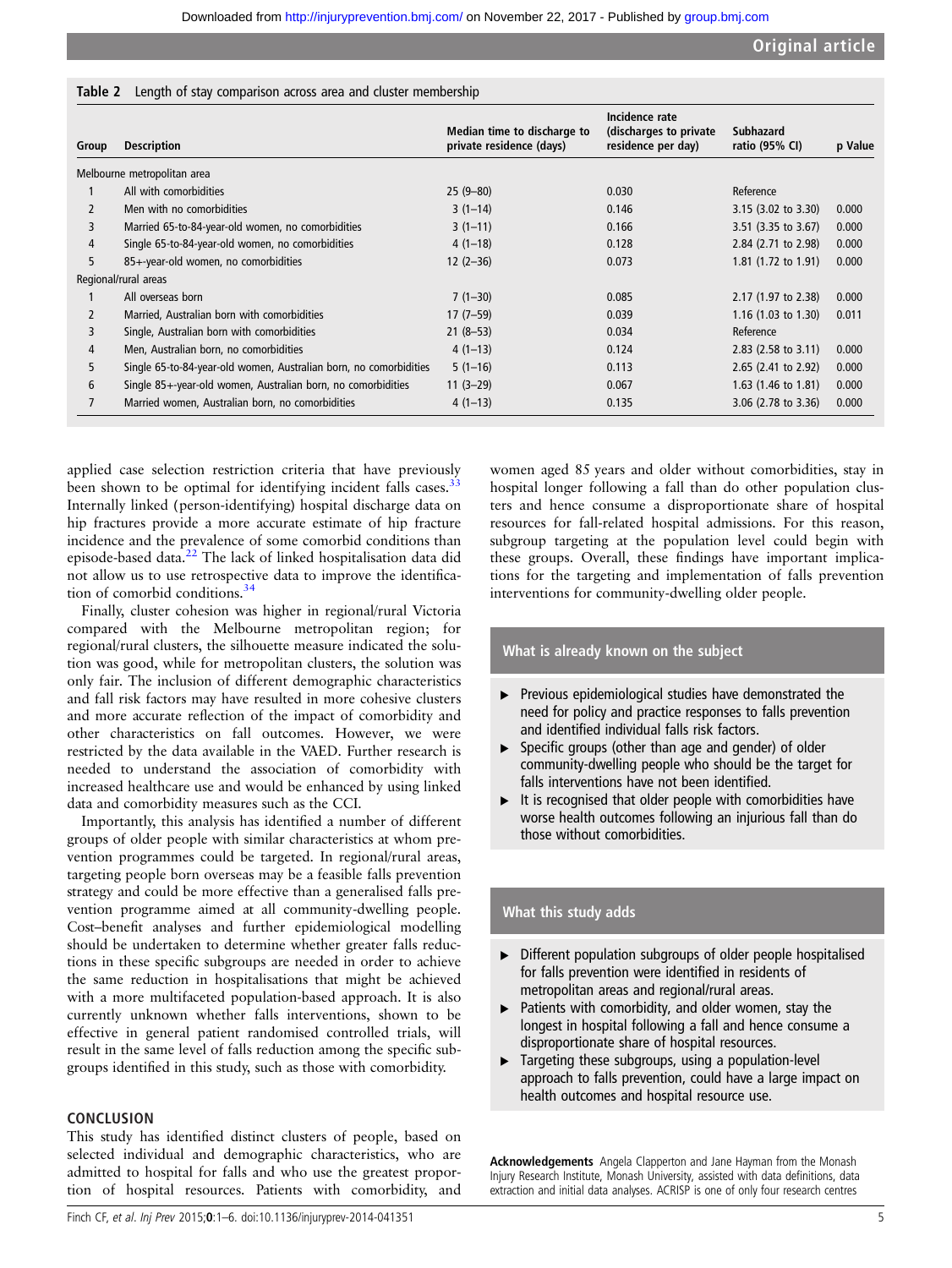#### <span id="page-6-0"></span>Original article

internationally to be recognised and supported by the International Olympic Committee (IOC) as an IOC Research Centre for the Prevention of Injury and Promotion of Athlete Health.

Twitter Follow Caroline Finch at [@CarolineFinch](http://twitter.com/CarolineFinch) and Anna Wong Shee at [@annawongshee](http://twitter.com/annawongshee)

Contributors CFF, LD, KH, TPH and LC conceived the study, contributed to the analysis plan and to the paper writing. AWS had major responsibility for the writing of the introduction and discussion sections. KS undertook the data analysis, developed the analysis plan and contributed to the writing of the paper, especially the methods and results sections.

Funding This study was funded by a partnership project grant (ID 546282) from the Australian Government National Health and Medical Research Council (NHMRC), with additional funding from the Victorian Department of Health. CFF was supported by NHMRC Principal Research Fellowships (ID 565900 and ID 1058737). AWS was supported by an Emeritus Professor Robert HT Smith Postdoctoral Research Fellowship from Federation University Australia.

#### Competing interests None.

Ethics approval Victorian Department of Health HREC.

Provenance and peer review Not commissioned; externally peer reviewed.

Open Access This is an Open Access article distributed in accordance with the Creative Commons Attribution Non Commercial (CC BY-NC 4.0) license, which permits others to distribute, remix, adapt, build upon this work non-commercially, and license their derivative works on different terms, provided the original work is properly cited and the use is non-commercial. See: [http://creativecommons.org/](http://creativecommons.org/licenses/by-nc/4.0/) [licenses/by-nc/4.0/](http://creativecommons.org/licenses/by-nc/4.0/)

#### **REFERENCES**

- Gillespie LD, Robertson MC, Gillespie WJ, et al. Interventions for preventing falls in older people living in the community. [Cochrane Database Syst Rev](http://dx.doi.org/10.1002/14651858.CD007146.pub3) 2012(9): CD007146.
- 2 Campbell A, Borrie M, Spears GF, et al. Circumstances and consequences of falls experienced by a community population 70 years and over during a prospective study. [Age Ageing](http://dx.doi.org/10.1093/ageing/19.2.136) 1990;19:136–41.
- 3 Hindmarsh DM, Hayen A, Finch CF, et al. Relative survival after hospitalisation for hip fracture in older people in New South Wales, Australia. [Osteoporos Int](http://dx.doi.org/10.1007/s00198-008-0641-z) 2009;20:221–9.
- 4 Cumming RG, Salkeld G, Thomas M, et al. Prospective study of the impact of fear of falling on activities of daily living, SF-36 scores, and nursing home admission. [J Gerontol A Biol Sci Med Sci](http://dx.doi.org/10.1093/gerona/55.5.M299) 2000;55:M299–305.
- 5 Mitchell R, Close J, Cameron I, et al. Fall-related sub-acute and non-acute care and hospitalised rehabilitation episodes of care: What is the injury burden? [Aust Health](http://dx.doi.org/10.1071/AH13009) [Rev](http://dx.doi.org/10.1071/AH13009) 2013;37:348–55.
- 6 Moller J. Projected costs of fall related injury to older persons due to demographic change in Australia. Report to the Commonwealth Department of Health and Ageing under the National Falls Prevention for Older People Initiative. Canberra. [https://www.](https://www.health.gov.au/internet/main/publishing.nsf/650f3eec0dfb990fca25692100069854/d2f2014ed7944d70ca257bf000199e5d/$FILE/falls_costs.pdf) [health.gov.au/internet/main/publishing.nsf/650f3eec0dfb990fca25692100069854/](https://www.health.gov.au/internet/main/publishing.nsf/650f3eec0dfb990fca25692100069854/d2f2014ed7944d70ca257bf000199e5d/$FILE/falls_costs.pdf) [d2f2014ed7944d70ca257bf000199e5d/\\$FILE/falls\\_costs.pdf](https://www.health.gov.au/internet/main/publishing.nsf/650f3eec0dfb990fca25692100069854/d2f2014ed7944d70ca257bf000199e5d/$FILE/falls_costs.pdf) (accessed 19 Sep 2013).
- 7 Bradley C. Hospitalisations due to falls by older people, Australia 2008–09. Injury Research and Statistics Series Number 62. Canberra: Australian Institute of Health and Welfare, 2012.<http://www.aihw.gov.au/publication-detail/?id=10737421923> (accessed 9 Sep 2013).
- 8 Haines T, Hill AM, Hill K, et al. Patient education to prevent falls among older hospital inpatients: A randomized controlled trial. [Arch Intern Med](http://dx.doi.org/10.1001/archinternmed.2010.444) 2011;171:516–24.
- 9 Noonan RK, Sleet DA, Stevens JA. Closing the Gap: a research agenda to accelerate the adoption and effective use of proven older adult fall prevention strategies. [J Safety Res](http://dx.doi.org/10.1016/j.jsr.2010.12.002) 2011;42:427–30.
- 10 Tetroe JM, Graham ID, Scott V. What does it mean to transform knowledge into action in falls prevention research? Perspectives from the Canadian Institutes of Health Research. [J Safety Res](http://dx.doi.org/10.1016/j.jsr.2011.08.005) 2011;42:423-6.
- 11 Mathers C, Murray C, Ezzati M, et al. Population health metrics: crucial inputs to the development of evidence for health policy. [Popul Health Metr](http://dx.doi.org/10.1186/1478-7954-1-6) 2003;1:6-9.
- 12 Day L, Finch CF, Hill K, et al. A protocol for evidence-based targeting and evaluation of statewide strategies for preventing falls among community-dwelling older people in Victoria, Australia. [Inj Prev](http://dx.doi.org/10.1136/ip.2010.030775) 2011;17:e3.
- 13 Australian Bureau of Statistics. 3235.0—Population by age and sex, regions of Australia, 2011. Canberra: Australian Bureau of Statistics, 2012. [http://www.abs.gov.](http://www.abs.gov.au/ausstats/abs@.nsf/Products/3235.0~2011~Main+Features~Victoria#PARALINK6) [au/ausstats/abs@.nsf/Products/3235.0~2011~Main+Features~Victoria#PARALINK6](http://www.abs.gov.au/ausstats/abs@.nsf/Products/3235.0~2011~Main+Features~Victoria#PARALINK6) (accessed 30 Oct 2013).
- Sundararajan V, Henderson T, Perry C, et al. New ICD-10 version of the Charlson comorbidity index predicted in-hospital mortality. [J Clin Epidemiol](http://dx.doi.org/10.1016/j.jclinepi.2004.03.012) 2004;57:1288-94.
- 15 Zhang T, Ramakrishnan R, Livny M. BIRCH: A new data clustering algorithm and its applications. [Data Min Knowl Discov](http://dx.doi.org/10.1023/A:1009783824328) 1997;1:141-82.
- 16 Chiu T, Fang D, Chen J, et al. A robust and scalable clustering algorithm for mixed type attributes in large database environment. Proceedings of the seventh Association for Computing Machinery (ACM) International Conference on Knowledge Discovery and Data Mining, San Francisco, California. ACM; 2001. p. 263–8.<http://www.kdd.org/> (accessed 25 Sep 2013).
- 17 Rousseeuw PJ. Silhouettes: a graphical aid to the interpretation and validation of cluster analysis. [J Comput Appl Math](http://dx.doi.org/10.1016/0377-0427(87)90125-7) 1987;20:53-65.
- 18 Mooi E, Sarstedt M. A concise guide to market research: the process, data and methods using IBM SPSS statistics. [Int J Mark Res](http://dx.doi.org/10.2501/IJMR-53-4-563-564) 2011;53:563-4.
- 19 Department of Health. Our regions: State Government of Victoria; 2014. [http://](http://www.health.vic.gov.au/regions/) [www.health.vic.gov.au/regions/](http://www.health.vic.gov.au/regions/) (accessed 15 Feb 2014).
- 20 Cleves M, Gould W, Gutierrez RG, et al. An introduction to survival analysis using Stata. 3rd edn. USA: Stata Press, 2010.
- 21 Tinetti M, Kumar C. The patient who falls: "It's always a trade-off". [JAMA](http://dx.doi.org/10.1001/jama.2009.2024) 2010;303:258–66.
- 22 Vu T, Day L, Finch CF. Linked versus unlinked hospital discharge data on hip fractures for estimating incidence and comorbidity profiles. **[BMC Med Res Methodol](http://dx.doi.org/10.1186/1471-2288-12-113)** 2012;12:113–20.
- 23 Vu T, Finch CF, Day L. Patterns of comorbidity in community-dwelling older people hospitalised for fall-related injury: a cluster analysis. [BMC Geriatr](http://dx.doi.org/10.1186/1471-2318-11-45) 2011;11:45–54.
- 24 Vogeli C, Shields A, Lee T, et al. Multiple chronic conditions: prevalence, health consequences, and implications for quality, care management, and costs. [J Gen](http://dx.doi.org/10.1007/s11606-007-0322-1) [Intern Med](http://dx.doi.org/10.1007/s11606-007-0322-1) 2007;22:391–5.
- 25 Camilloni L, Farchi S, Rossi PG, et al. Mortality in elderly injured patients: the role of comorbidities. [Int J Inj Contr Saf Promot](http://dx.doi.org/10.1080/17457300701800118) 2008;15:25–31.
- 26 Masud T, Binkley N, Boonen S, et al. Official positions for FRAX® clinical regarding falls and frailty: Can falls and frailty be used in FRAX®?. [J Clin Densitom](http://dx.doi.org/10.1016/j.jocd.2011.05.010) 2011;14:194–204.
- 27 Vestergaard P, Rejnmark L, Mosekilde L. Increased mortality in patients with a hip fracture-effect of pre-morbid conditions and post-fracture complications. [Osteoporos](http://dx.doi.org/10.1007/s00198-007-0403-3) [Int](http://dx.doi.org/10.1007/s00198-007-0403-3) 2007;18:1583–93.
- 28 Department of Human Services. HARP Hospital Admissions Risk Program Victoria: Department of Health; 2013.<http://www.health.vic.gov.au/harp/about.htm> (accessed 1 Oct 2013).
- 29 Hindmarsh D, Loh M, Finch CF, et al. Effect of comorbidity on relative survival following hospitalisation for fall-related hip fracture in older people. [Aust J Ageing](http://dx.doi.org/10.1111/j.1741-6612.2012.00638.x) 2014;33:E1–7.
- 30 Vu T, Day L, Finch CF. The burden of hospitalised fall-related injury in community-dwelling older people in Victoria: a database study. [Aust NZ J Public](http://dx.doi.org/10.1111/1753-6405.12156) [Health](http://dx.doi.org/10.1111/1753-6405.12156) 2014;38:128–33.
- 31 Lang P, Heitz D, Hédelin G, et al. Early markers of prolonged hospital stays in older people: a prospective, multicenter study of 908 Inpatients in French acute hospitals. [J Amer Geriatr Soc](http://dx.doi.org/10.1111/j.1532-5415.2006.00767.x) 2006;54:1031–9.
- 32 Henderson T, Shepheard J, Sundararajan V. Quality of diagnosis and procedure coding in ICD-10 adminstrative data. [Med Care](http://dx.doi.org/10.1097/01.mlr.0000228018.48783.34) 2006;44:1011–9.
- 33 Boufous S, Finch C, Close J, et al. Hospital admissions following presentations to emergency departments for a fracture in older people. [Inj Prev](http://dx.doi.org/10.1136/ip.2006.014654) 2007;13:211-4.
- 34 Preen DB, Holman CDJ, Spilsbury K, et al. Length of comorbidity lookback period affected regression model performance of administrative health data. [Journal of](http://dx.doi.org/10.1016/j.jclinepi.2005.12.013) [Clinical Epidemiology](http://dx.doi.org/10.1016/j.jclinepi.2005.12.013) 2006;59:940–6.